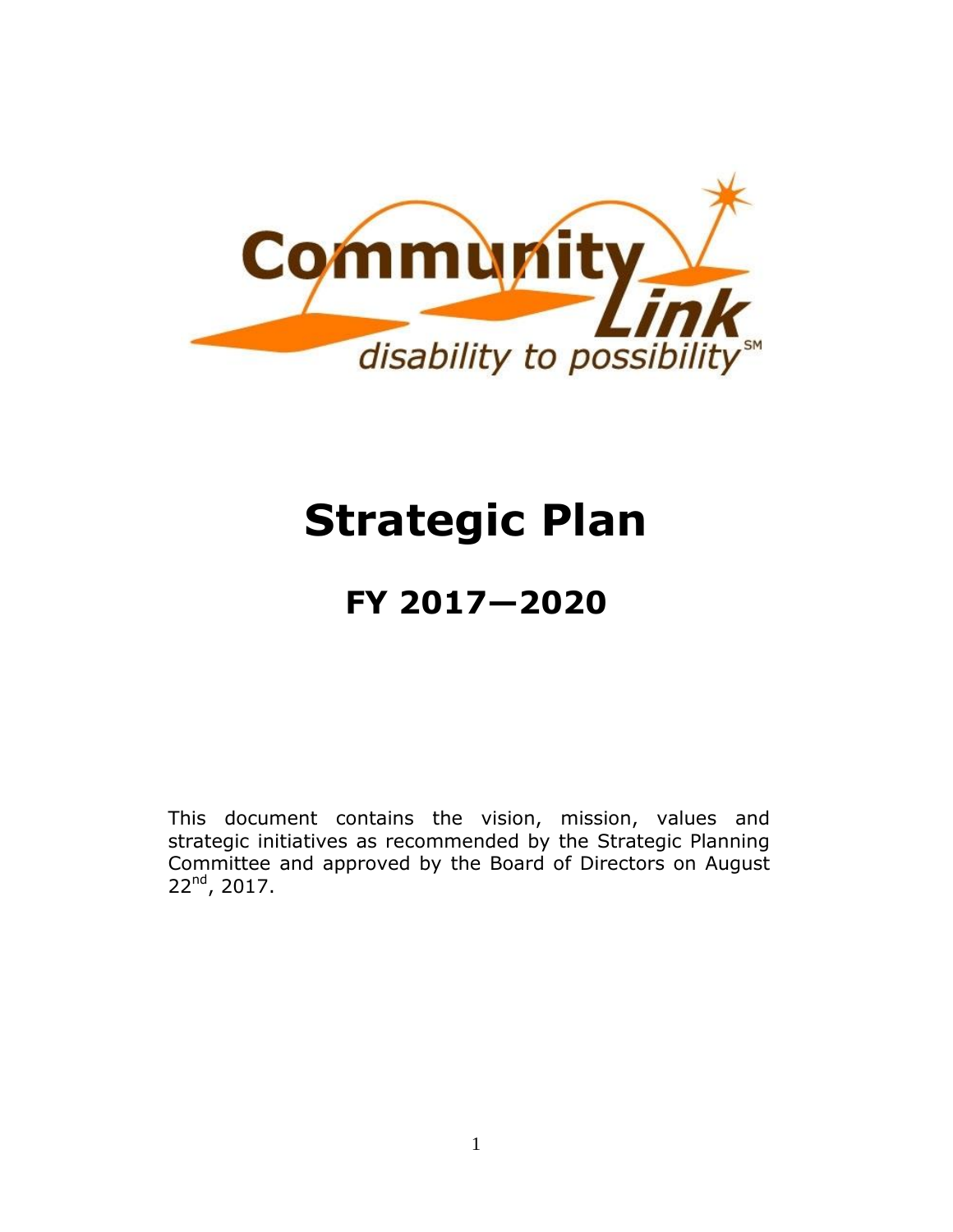# **INTRODUCTION**

The previous strategic plan was developed in 2013 and extended through 2016. John Lengerman chaired the task force. The plan served as a road map for Community Link and critical advances were made in board and funding development as well as transitioning the organization to a personcentered philosophy.

Community Link began this new strategic planning process in October 2016. Board member Joseph Heimann chaired the Strategic Planning Committee. Board members on the committee included Leslie Pedtke, Sandra Harris, William Hibner, Amanda Oelze and Jennifer Foushee. Staff members on the committee included John Huelskamp, Barb Nelson, Fran Taylor, Chris Gebke, Laurie Hemker and Cindy Timmermann.

Strategic planning consultant, Dawn Newman, from St. Louis University, was selected from a pool of qualified candidates to facilitate the committee retreat and the overall planning process. Many trends, factors and issues affecting Community Link over the next three years were researched and identified. Ultimately, five (5) strategic goals were selected in response to the most pressing issues confronting Community Link and requiring action in the next 1-3 years. Specific objectives were developed to support their achievement. The five identified strategic goals, to be addressed during the fiscal years 2018-2020, are as follows:

- **1. Growth in the Residential (CILA) Program**
- **2. Growth in the Endowment Fund**
- **3. Increase Private Sources of Revenue**
- **4. Reduction in Staff Turnover/Length of Open Position Time**
- **5. Develop Self-Sustaining Business and Alternative Options to Traditional Sheltered Workshop Employment and Sub-Minimum Wage**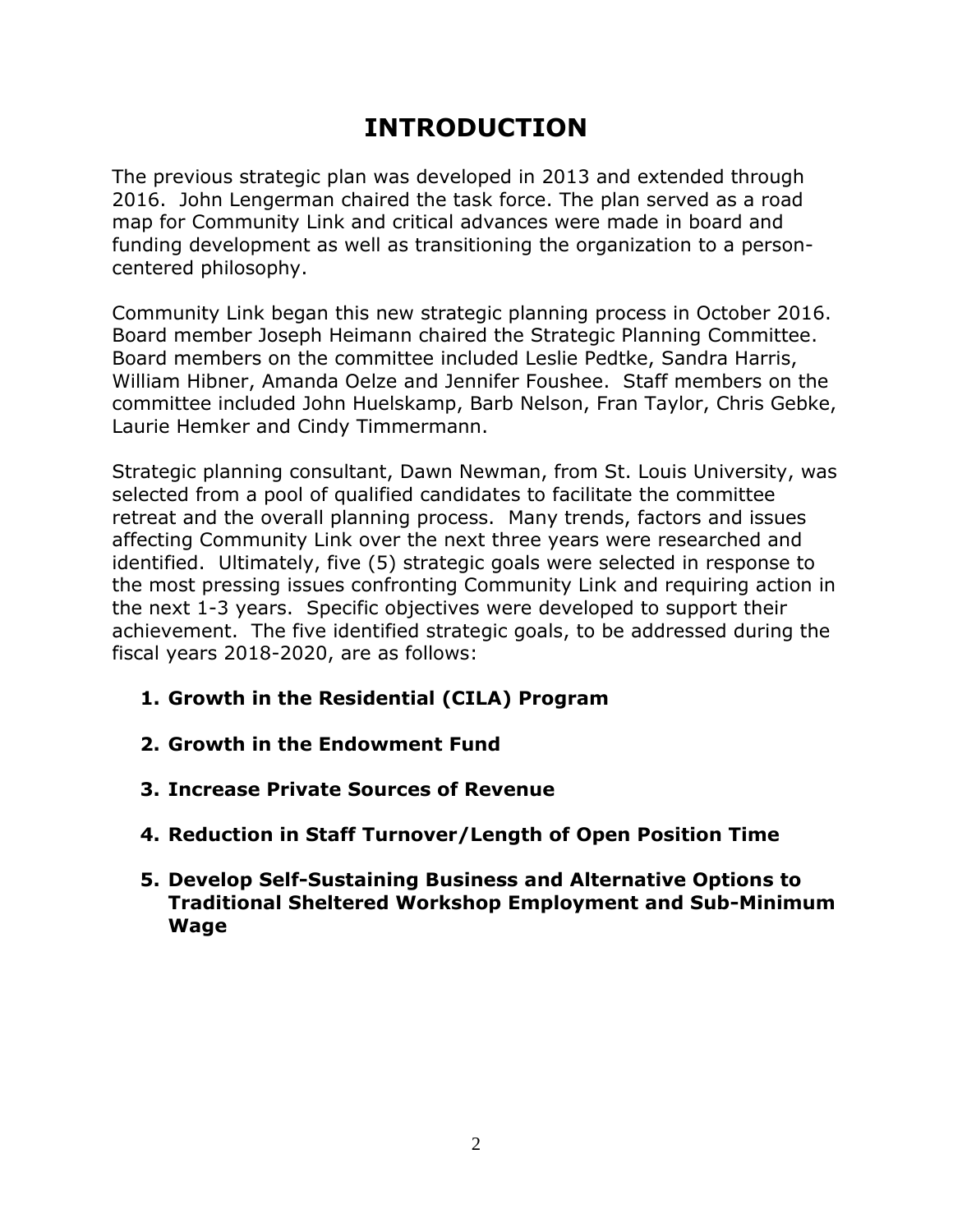#### **MOTTO**

#### *Disability to Possibility*

#### **MISSION**

*To challenge, teach and inspire both participants and community, linking them in ways that enhance their lives*

#### **CORE VALUES**

- **Respect –** *Honoring the value, autonomy and contributions of everyone*
- **Commitment –** *Excellence through passion*
- **Making a Difference –** *Enhancing the lives of others*

#### **PHILOSOPHY**

Our charitable community organization is built upon a tradition of offering services that meet the highest quality standards to individuals, whether child or adult who are in need because of disability, age or economics. Whether services are provided in the home, in a residential setting, in a day-program setting, or on the job, those services are focused on the individual, their family and their community and are provided in a competent, caring, and professional manner. All agency programs have a goal of learning and implementing best practices.

#### **VALUES**

Community Link is guided by the following values:

All people…

- ◆ Will be treated with dignity and respect.
- Will have support in making self-directed living choices to pursue their dreams.
- Regardless of their disability, or other difficulties, can live and work in the community.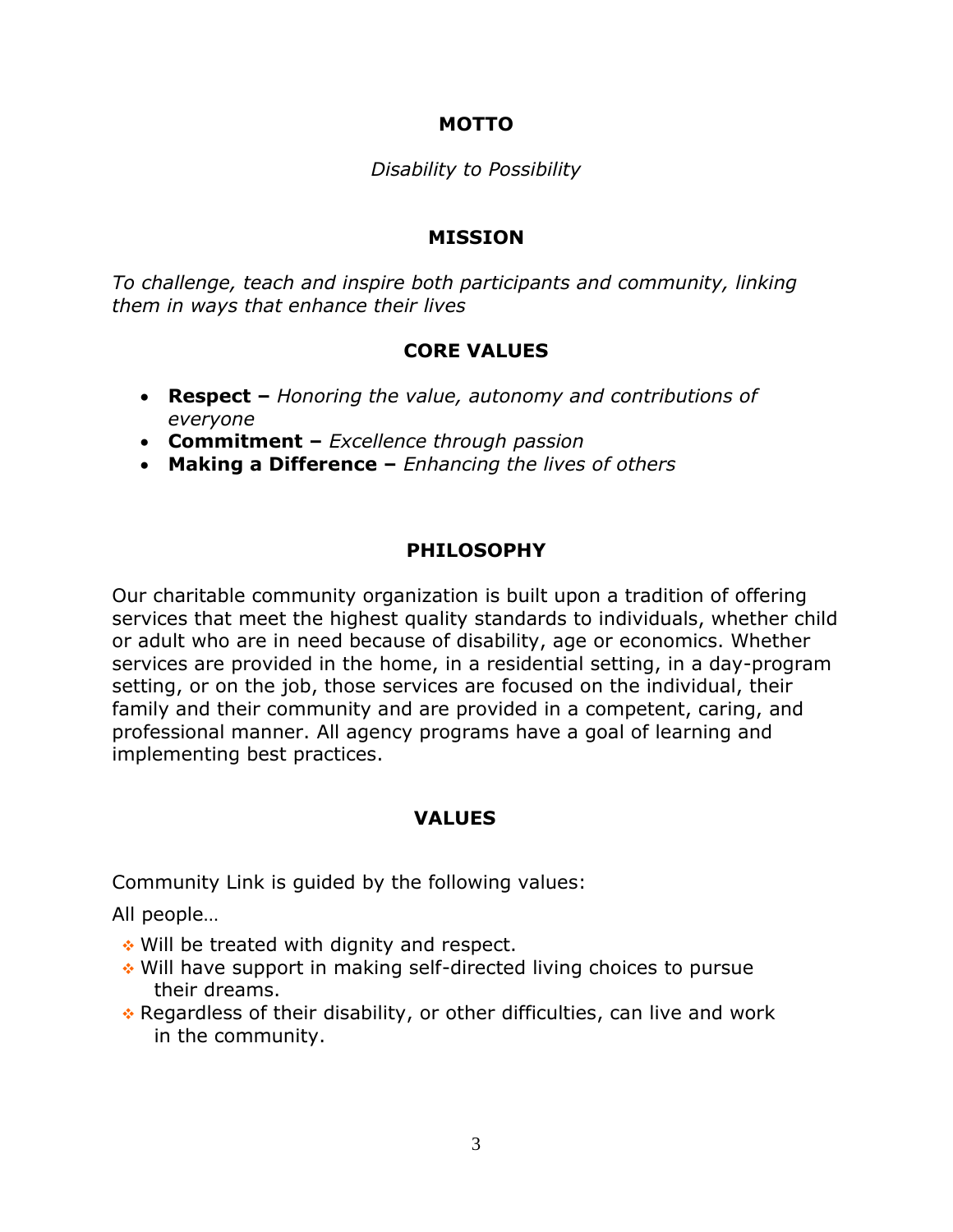#### **It is our responsibility to…**

- $\cdot$  Improve the quality of life for people with developmental disabilities, and other difficulties, through innovation and best practices.
- Provide caring support in a family-oriented environment.
- Advocate on behalf of all people with developmental disabilities, and other difficulties, to live and work in the community.
- $\cdot$  Educate the community about the needs and offerings of people with developmental disabilities and other difficulties.
- $\cdot$  Support families in the care of their loved one.
- $\cdot$  Enhance exceptional support through continual self-evaluation.
- ◆ Be good stewards of funds we receive from the government and our donors.
- ◆ Practice excellent fiscal management to ensure long-term viability of the services we provide.

#### **SCOPE OF OPERATIONS**

Founded 45 years ago, in 1972, as Clinton County Rehabilitation Center, Inc., Community Link, at the current point-in-time, regularly serves over 200 children and 300 adults from eight (8) Southwestern Illinois counties: Bond, Clinton, Effingham, Jersey, Madison, Marion, St. Clair and Washington. Community Link's eight CILAs (Community Integrated Living Arrangement group homes) are located in five municipalities: Aviston, Breese, Carlyle, Germantown, Highland and Trenton. The agency is a major employer, with 150 full-time and part-time employees on all shifts in Clinton, Madison, Washington and St. Clair counties, plus 150 participants earning a part-time paycheck in the production (sheltered) workshop.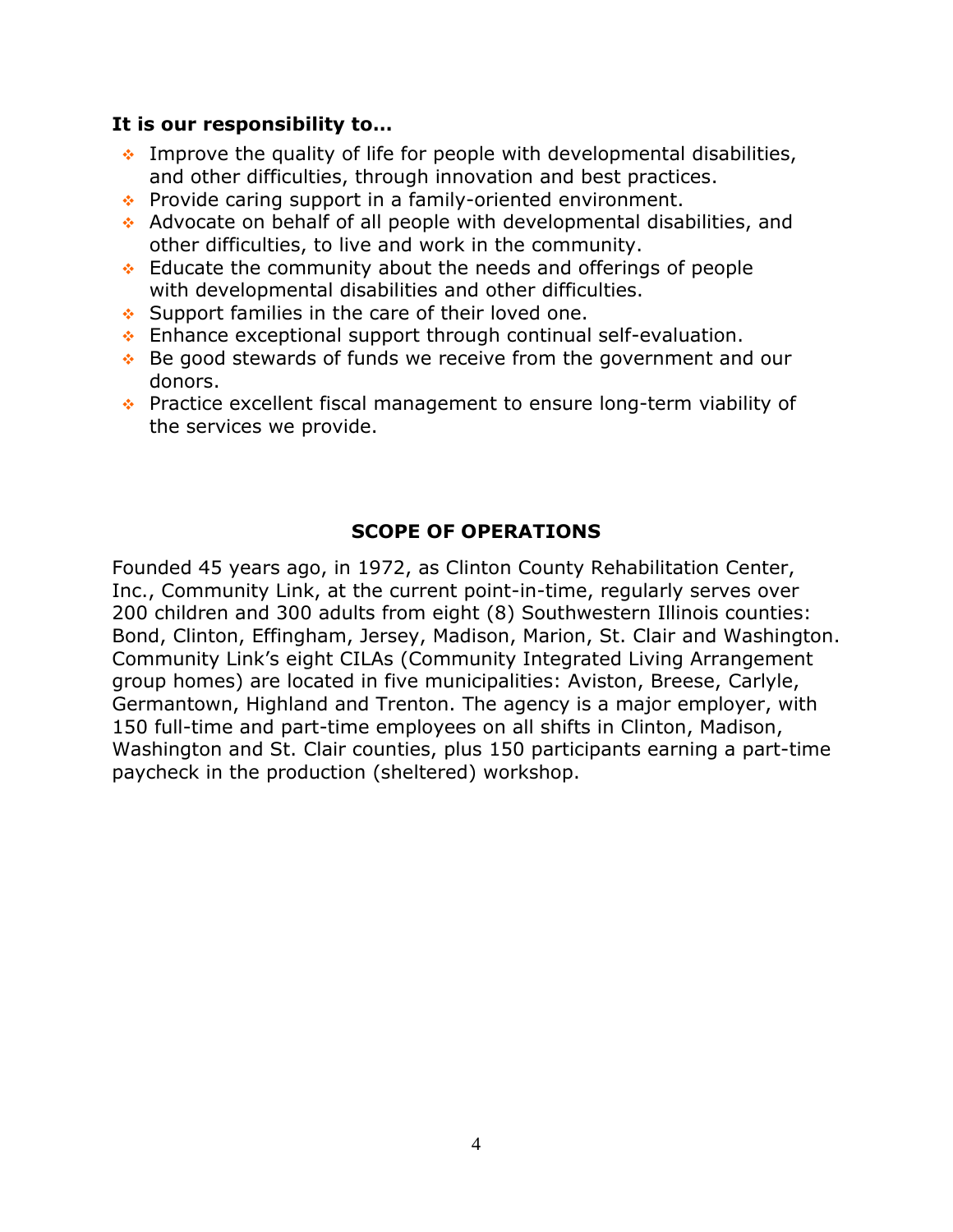#### **HISTORY**

Serving people with developmental disabilities and families with children Pre-Birth to 21, Community Link helps people achieve learning breakthroughs, employ their skills and talents (ideally in the community, but also in our "sheltered" production workshop, and even in classroom settings), live as independently as possible in a home of their own, and make friends as active volunteers in community groups that welcome their presence and contributions.

Community Link, chartered as Clinton County Rehabilitation Center, Inc., was founded by a small group of parents seeking local services for their children with developmental disabilities. The agency began with a staff of six serving 27 persons in Clinton County. In 41 years, the agency has grown to regularly serve more than 200 families of young children at risk of developmental delay and more than 300 adults with developmental disabilities annually across multiple Illinois counties including Clinton, Madison and St. Clair.

The agency's most recent expansion was in January 2008, in response to a sudden request to provide services for up to 116 adults with developmental disabilities in St. Clair County (thus increasing Community Link's adult caseload by nearly 50 percent). To meet this community need, the agency had to find and lease a service-delivery site in St. Clair County, promote and re-assign personnel internally, hire additional personnel, and equip the rooms. The Metro site opened in July 2008, less than six weeks after obtaining municipal permits. Some of the new program participants initially were served at the existing sites in Clinton County, and 100 are now being served at the Metro site, with additional participants enrolling monthly.

Governed by a voluntary Board of Directors, the agency has demonstrated its ability to provide quality, well-managed services, comply with programmatic and fiscal requirements, and effectively and efficiently administer grants. The agency has been continuously accredited by CARF (Commission on Accreditation of Rehabilitation Facilities) since 1979, has remained the federal Early Head Start grantee for two counties since 1999, and meets or exceeds the Quality Standards for Agencies of the United Way of Greater St. Louis.

Community Link's longtime executive director, John J. Sedivy (who led the human-services agency almost since its inception in 1972 until his retirement June 30, 2008) was honored with the 2007 Don Burke Award for Executive Excellence by the Illinois Association of Rehabilitation Facilities.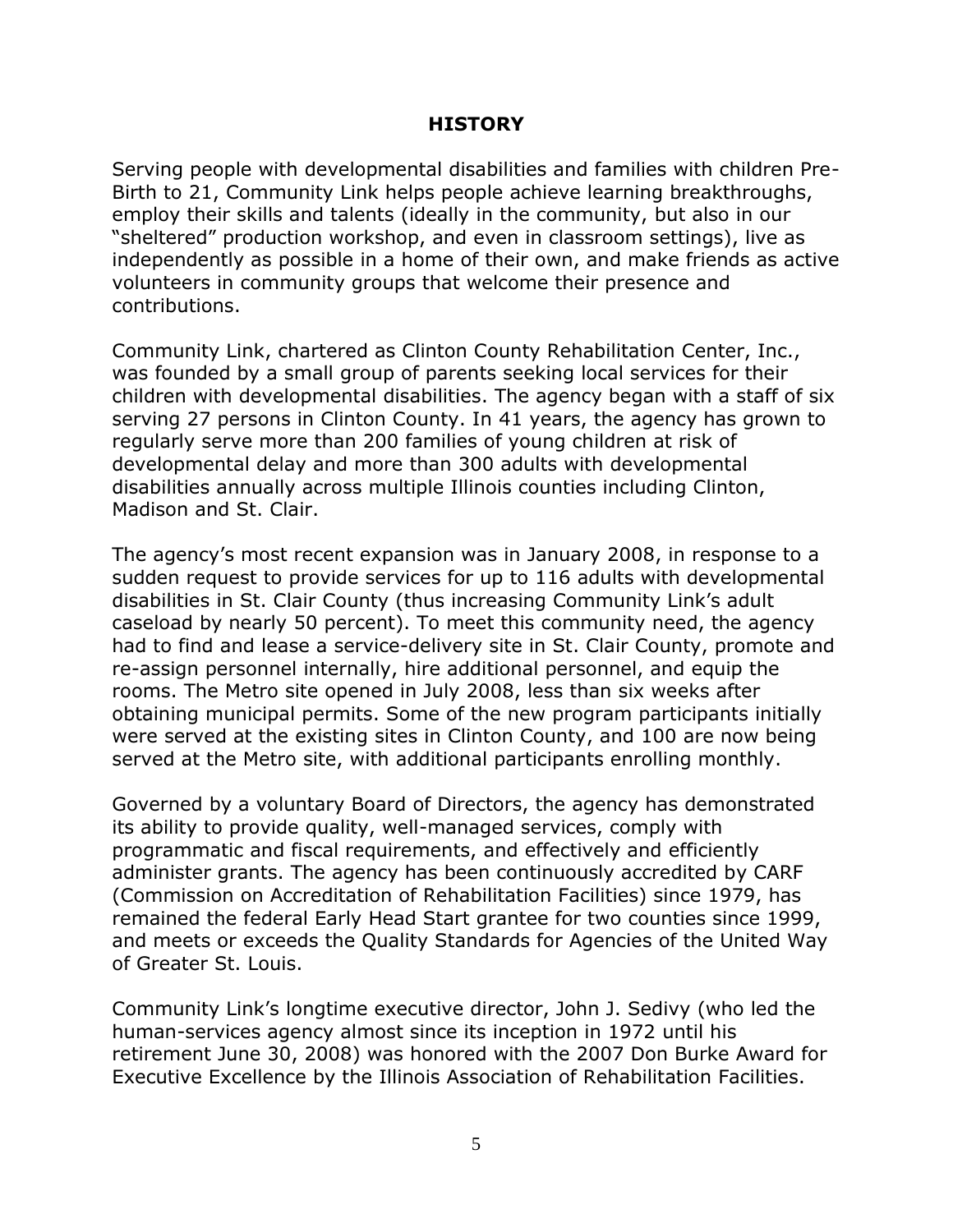The agency developed from a satellite training-and-employment facility of the Kaskaskia Workshop in Marion County. The growing number of persons needing services in Clinton County prompted parents, supported by the Clinton County Mental Health Association and other concerned citizens, to incorporate a sheltered workshop separate from Kaskaskia Workshop to serve Clinton County. Community Link received its charter in April 1972 under the name of Clinton County Rehabilitation Center, Inc. (CCRC). CCRC moved to its present location in Breese in 1982 and changed its community (dba) name to Community Link in 1995. The process of formally changing the corporate name to Community Link for all business matters was completed in 2008.

Initially operating as a workshop that fulfilled contract work and made and sold crafts, Community Link has expanded its services to encompass educational, vocational, residential, family-support, case coordination, and recreational and community-service programs. The Developmental Training Program teaches individuals with developmental disabilities the life skills that empower them to become more self-reliant. The Work Training Program offers adults with developmental disabilities the chance to perform handassembly and packaging work, as well as learn skills necessary for obtaining community employment. Job Readiness Training, Job Placement and Supported Employment have helped program participants find and maintain competitive community employment. A Senior Services Program serves people of retirement age who also have developmental disabilities.

In addition to the on-site programs, Community Link also provides off-site Community Living Programs for persons with developmental disabilities. Since its inception in June 1981, this residential program has grown from its original Community Integrated Living Arrangement (CILA), or small-group home, in Carlyle, Illinois, to eight CILAs, which combine household-skills training with independent living, in Aviston, Breese (3 homes), Carlyle, Germantown, Highland and Trenton. Each CILA is home to between four and eight adults and provides a family-sized, community-integrated setting with 24-hour supervision. For those living independently, Community Link provides Intermittent CILA, which includes in-home assistance with budgeting, meal planning, home maintenance and transportation to appointments.

Community Link's First Step in-home programs serve families raising young children, from the time of the mother's pregnancy through age 21. First Step was the first home-based program in Southern Illinois for children 0-3 with developmental delays. Thirty-four years later, its parent educators and therapists still promote prenatal care, educate parents, and involve family as the child's first and best teachers, through Prevention, Early Intervention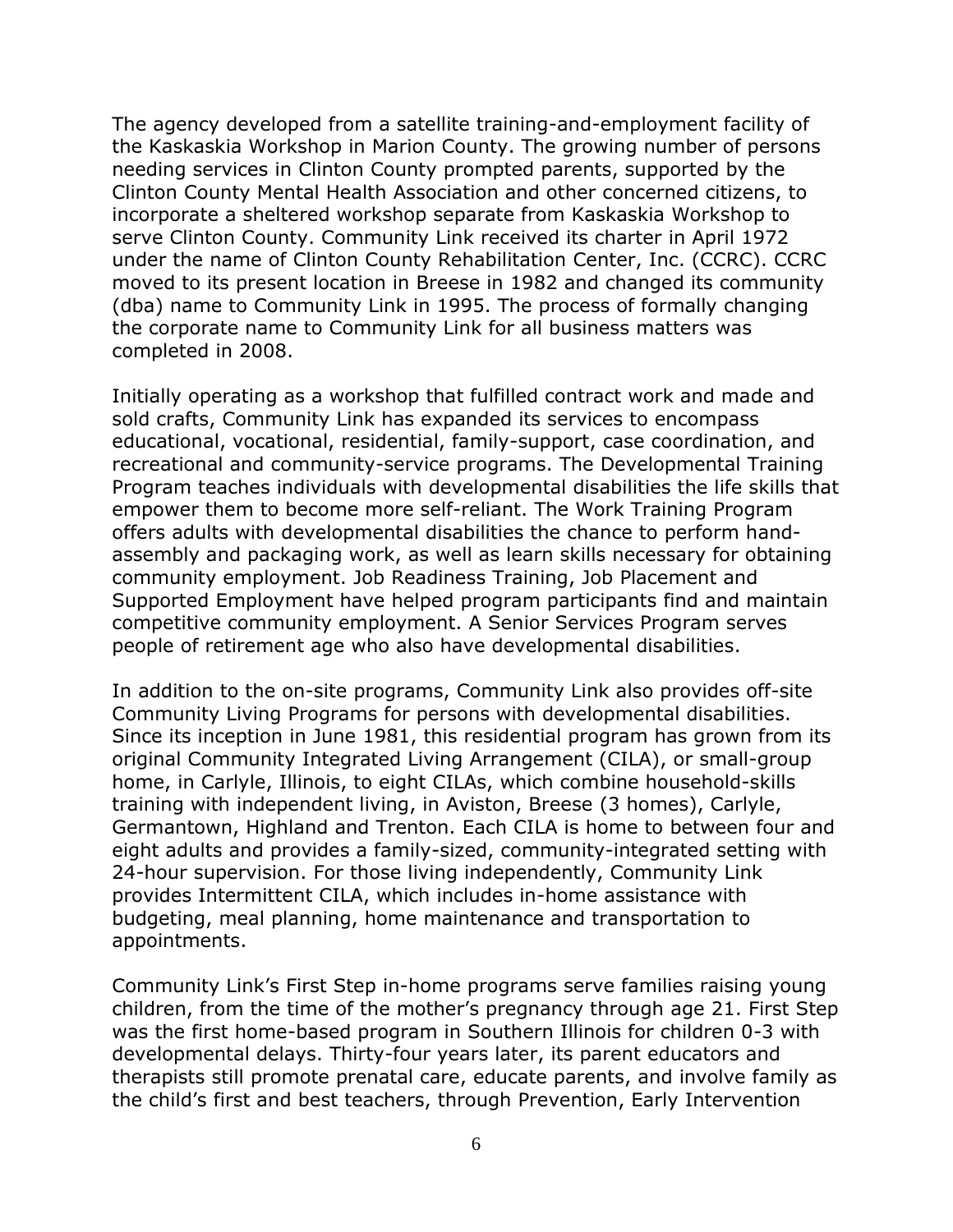and Early Head Start programs. Beginning in 2007, through Children's Waiver, First Step also now provides service facilitation for children ages 3- 21 with developmental disabilities. Annually, First Step also: provides more than 300 children with screenings for developmental delays; contracts for pediatric therapy services; hosts dental-hygiene clinics serving 50-75 youngsters; facilitates playgroups and socializations for young children and their families; offers bilingual assistance; and links families to agencies that can provide emergency basic needs and health care.

Community Link partners with South Central Transit to ensure bus/van transportation for people between their homes and Community Link. Riders are assisted by bus monitors. Most of the buses are equipped with wheelchair lifts for people with multiple disabilities. More than 250 people now use this transportation network each working day. Additionally, each CILA home has a wheelchair-accessible van, as does the Early Head Start program.

In 2007, Community Link introduced the *Buddy Walk*, a nationwide program established in 1995 by the National Down Syndrome Society (NDSS), which includes a one mile walk to promote acceptance and inclusion for persons with developmental disabilities. The Buddy Walk is held at the Carlyle dam and used as a fund and friend raiser for Community Link.

John Foppe was hired in June of 2008 to replace longtime executive director John Sedivy. Born without arms, Foppe is the author of *What's Your Excuse? Making the Most of What You Have.* A protégé of Zig Ziglar, Foppe has been an international adviser on overcoming challenging conditions and effectively implementing business visions.

Fall 2008 saw rapid escalation of the State of Illinois fiscal crisis, with projected funding cuts and immediate six-month payment delays, affecting human-services agencies statewide. A Wall Street Journal front-page article highlighted the possible resulting closure of the Highland CILA and consequential effects on residents; readers responded with major gifts.

Seeking to increase social-enterprise funding streams while increasing community awareness and integration of disabled residents, Community Link launched in October 2010 a client-operated Curbside Recycling pick-up service in Breese, with support and substantial funding from the Illinois Department of Commerce and Economic Opportunity.

Mr. Foppe resigned in June of 2011 and was replaced by interim executive director Fran Taylor. John Huelskamp was hired as Community Link's new executive director in January of 2012. Huelskamp makes the transition from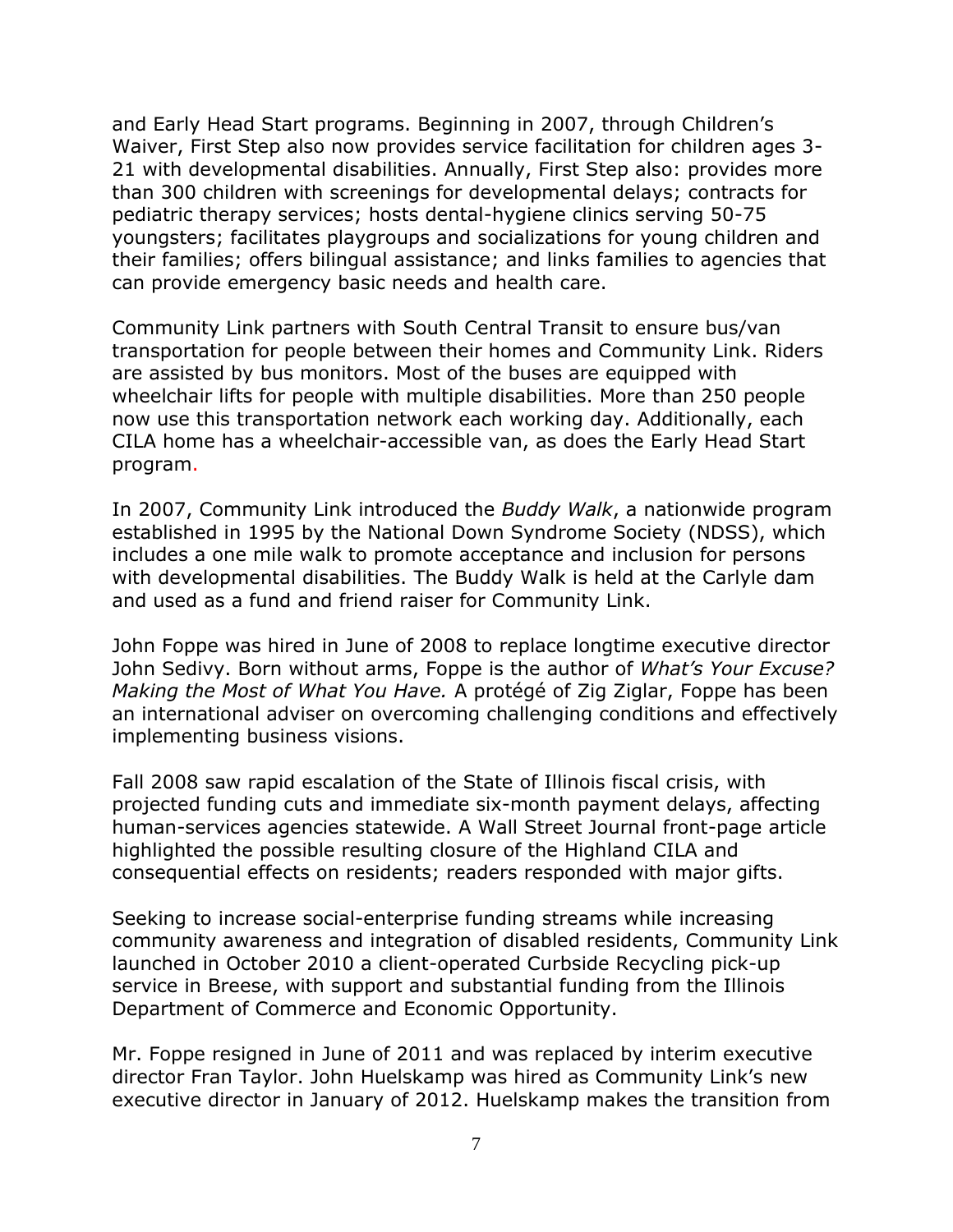geriatric, long-term care to the field of developmental disabilities and other difficulties.

In 2013, Community Link adopted person-centered concept as its core philosophy. As a result, the formation of the Link Enlighteners, a small group of participants from Adult Day Program that take daily trips into the community for independence, inclusion and acceptance, begins.

In 2015, Community Link moves its annual Buddy Walk from Carlyle to Breese. Spanning a five year period from 2013 to 2018, the Buddy Walk grows from 300 registered walkers to 1,750 registered walkers and goes from \$16,000 raised to \$174,000 raised.

In 2017, Community Link formally begins partnership with the Special Needs Foundation for Community Link that establishes an endowment fund for Community Link.

Also in 2017, Community Link opens its eighth CILA, an eight bed home located in Trenton, Illinois.

#### **45 YEARS OF GROWTH AND EXCELLENCE**

- **1971** Initiated by a small group of concerned parents, opening as a satellite of Kaskaskia Workshop, with a sheltered workshop and work-activity center in Carlyle.
- **1972** Chartered on April 13 as a not-for-profit corporation (Clinton County Rehabilitation Center, Inc.) by the State of Illinois, with six staff members and 27 program participants. Executive Director hired.
- **1976** Pioneered Early Intervention with Southern Illinois' first home-based program for children 0-3 and their families, after First Step Program Director was hired in November.
- **1979** Awarded highest level of accreditation by CARF … The Commission on Accreditation of Rehabilitation Facilities; status maintained continuously since 1979.
- **1979** Expanded the agency's services to include Case Coordination.
- **1981** Opened the agency's first community integrated living arrangement (CILA) group home.
- **1982** Relocated offices and daytime programs to Breese to accommodate the growing number of program participants and workshop contracts.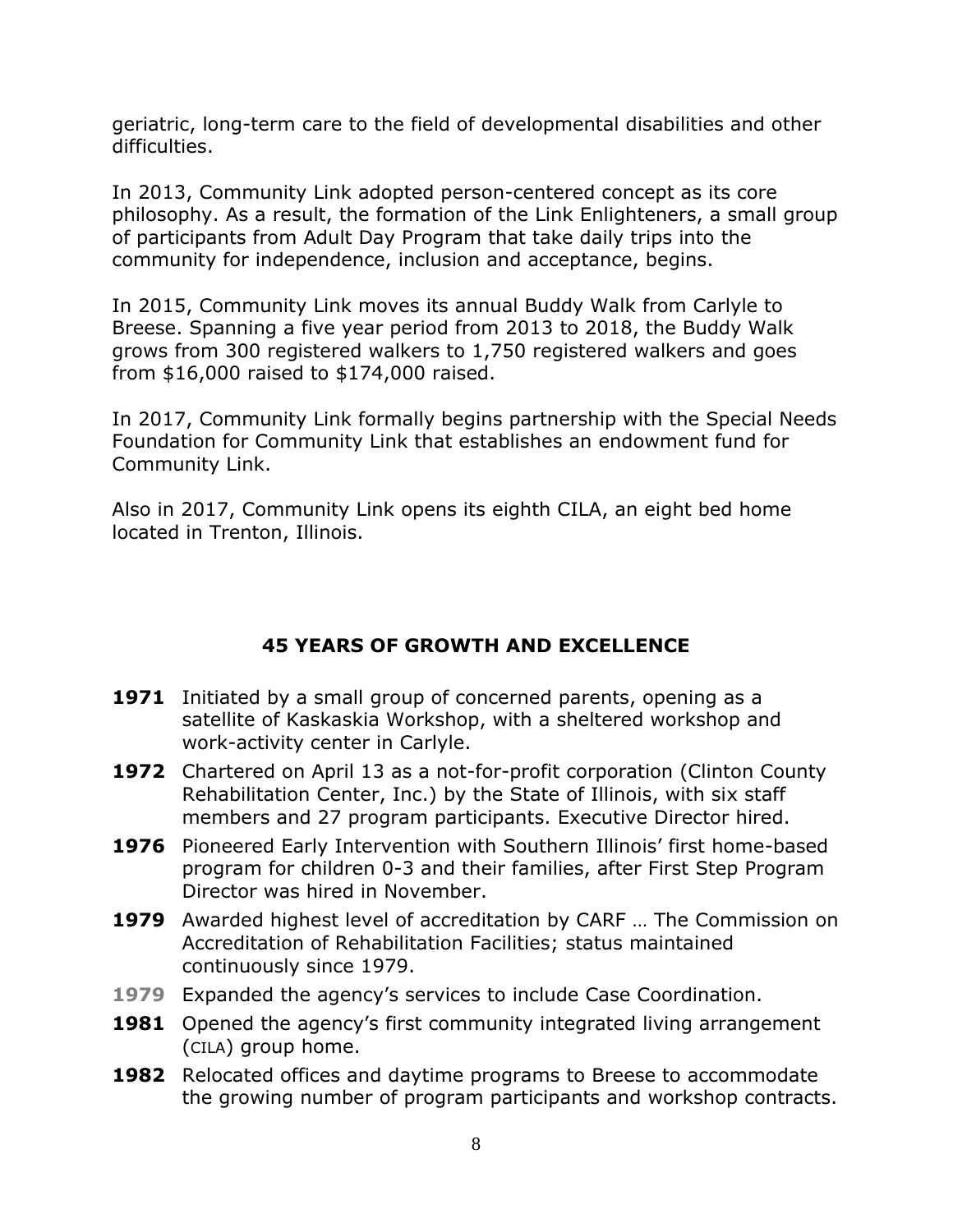- **1985** Committed to the CILA group-home concept for the long term by purchasing a two-story home in Germantown; relocated the six CILA residents from their rented house in Carlyle.
- **1987** Expanded the Breese facility, doubling the original square footage, to provide 10 Developmental Training classrooms and a lunch/recreation room for participants, with the old section remodeled to better suit production activities and add office space.
- **1987** Started contractual relationship with B Line.
- **1989** Awarded state funding to provide Respite Services for Clinton County families.
- **1992** Created, within the Developmental Training Program, a Senior Program for participants age 55 and older, who wanted to retire or work only part time and who desired typical senior activities such as attending the Senior Center for lunch or having coffee in the morning at a restaurant.
- **1993** Expanded services to include Supported Employment, providing participants with community jobs and supports to maintain the jobs.
- **1993** Expanded Early Intervention services through a Part H grant from the Illinois State Board of Education.
- **1993** Co-founded and became organizers for the Clinton County Interagency Council, meeting quarterly.
- **1995** Expanded day facilities in Breese, opening a second building (now called Community Link Breese East) housing administrative services, community services, 0-3 services, and production facilities, and extensively renovating the original building in Breese (now called Community Link Breese West).
- **1997** Announced name change to Community Link, in 25<sup>th</sup> year of providing services.
- **1997** Expanded CILA program with its second group home—in downtown Carlyle.
- **1998** Approved as a United Way member agency—the first in Clinton County.
- **1998** Started contractual relationship with Jim's Formal wear.
- **1999** Awarded federal contract to provide Early Head Start in Clinton and Washington counties.
- **1999** Enhanced First Step services, with staff certification as Parents as Teachers educators.
- **1999** Opened a third group home, in Highland, adding services in Madison County.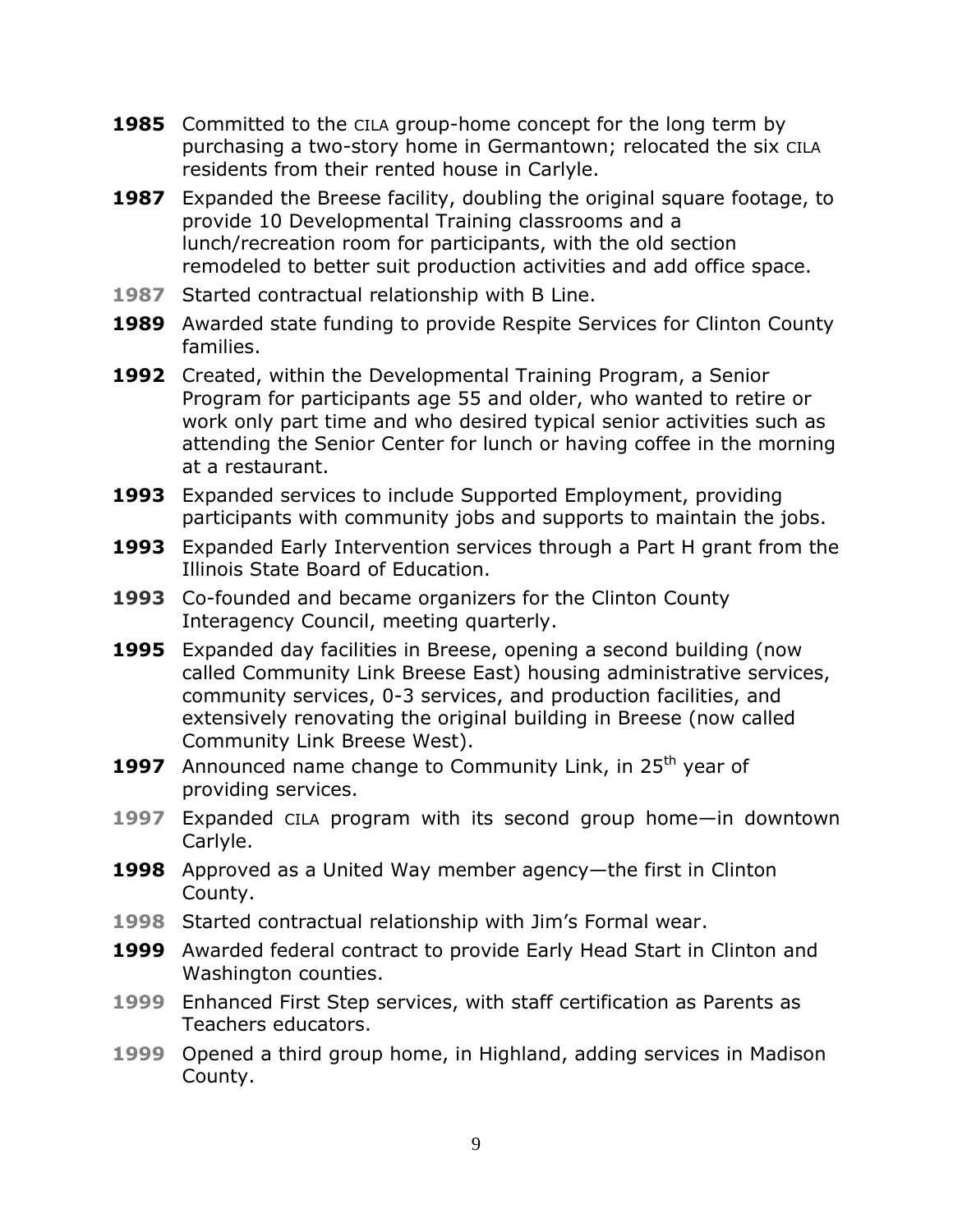- **1999** Added, in the Developmental Training Program, a Sensory Activity Room to develop, stimulate and enhance the program participants' five senses.
- **2000** Moved Germantown CILA residents into a spacious one-story home, providing greater accessibility for the aging original CILA residents.
- **2001** Opened the fourth CILA, after working with Breese to amend zoning code.
- **2001** Earned a perfect CARF survey score, placing Community Link in the top 3 percent internationally among its accredited agencies.
- **2004** Awarded one of the first state grants to increase awareness and coordinate a system of Infant Mental Health services.
- **2004** Opened the fifth CILA, a ranch-style home in an Aviston subdivision.
- **2004** Special Needs Foundation for Community Link is started.
- **2007** Purchased the sixth CILA home, the second in Breese.
- **2007** Introduced Buddy Walk as an annual fund and friend raiser to be held at Carlyle Lake dam.
- **2008** Opened another Developmental Training facility, called Community Link Metro in Fairview Heights, Ill.
- **2008** Longtime Executive Director, John Sedivy, retired; John Foppe hired.
- **2008** Wall Street Journal front-page article featured Highland CILA residents' plight amid state funding/payment crisis; readers responded with major gifts.
- **2010** Participant-operated Curbside Recycling pick-up service launched.
- **2011** John Foppe resigns as Executive Director and is replaced by Director of Finance Fran Taylor as Interim Executive Director.
- **2012** John Huelskamp is hired as Executive Director.
- **2012** Purchased and opened a seventh CILA home, the third in Breese.
- **2013** Expansion of Metro facility completed with additional bathrooms, classrooms and office space.
- **2013** Community Link adopts person-centered concept as its core philosophy
- **2014** The Link Enlighteners, a small group of participants from Adult Day Program that take daily trips into community for independence, inclusion and acceptance, is formed.
- **2015** Buddy Walk is moved from Carlyle to Breese.
- **2016** Buddy Walk attracts over 1500 people and becomes first fundraiser Community Link event to raise over \$100,000.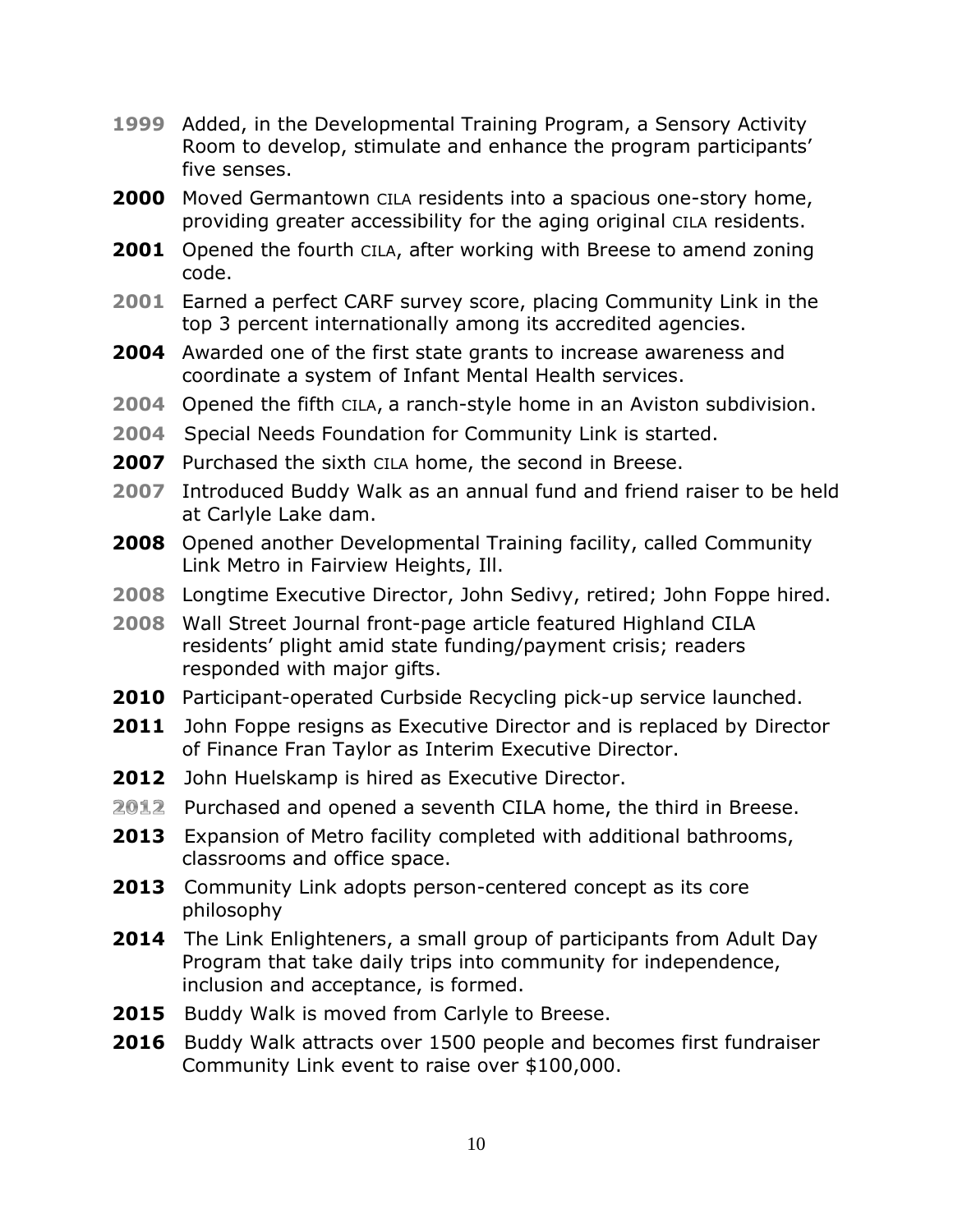- **2017** Community Link Inc. and the Special Needs Foundation for Community Link form new partnership agreement that establishes an endowment fund for Community Link.
- **2017** Purchased and opened an eighth CILA home, the first in Trenton.

#### **SWOT ANALYSIS**

SWOT analysis is a strategic planning method used to evaluate the Strengths, Weaknesses, Opportunities, and Threats involved in a project or in a business venture. The aim of any SWOT analysis is to identify the key internal and external factors that are important to achieving the objective. These come from within the company's unique value chain. SWOT analysis groups key pieces of information into two main categories:

- Internal factors The strengths and weaknesses internal to the organization.
- External factors The opportunities and threats presented by the external environment to the organization.

The internal factors may be viewed as strengths or weaknesses depending upon their impact on the organization's objectives. What may represent strengths with respect to one objective may be weaknesses for another objective, thus the chart below may indicate a factor as both strength and a weakness.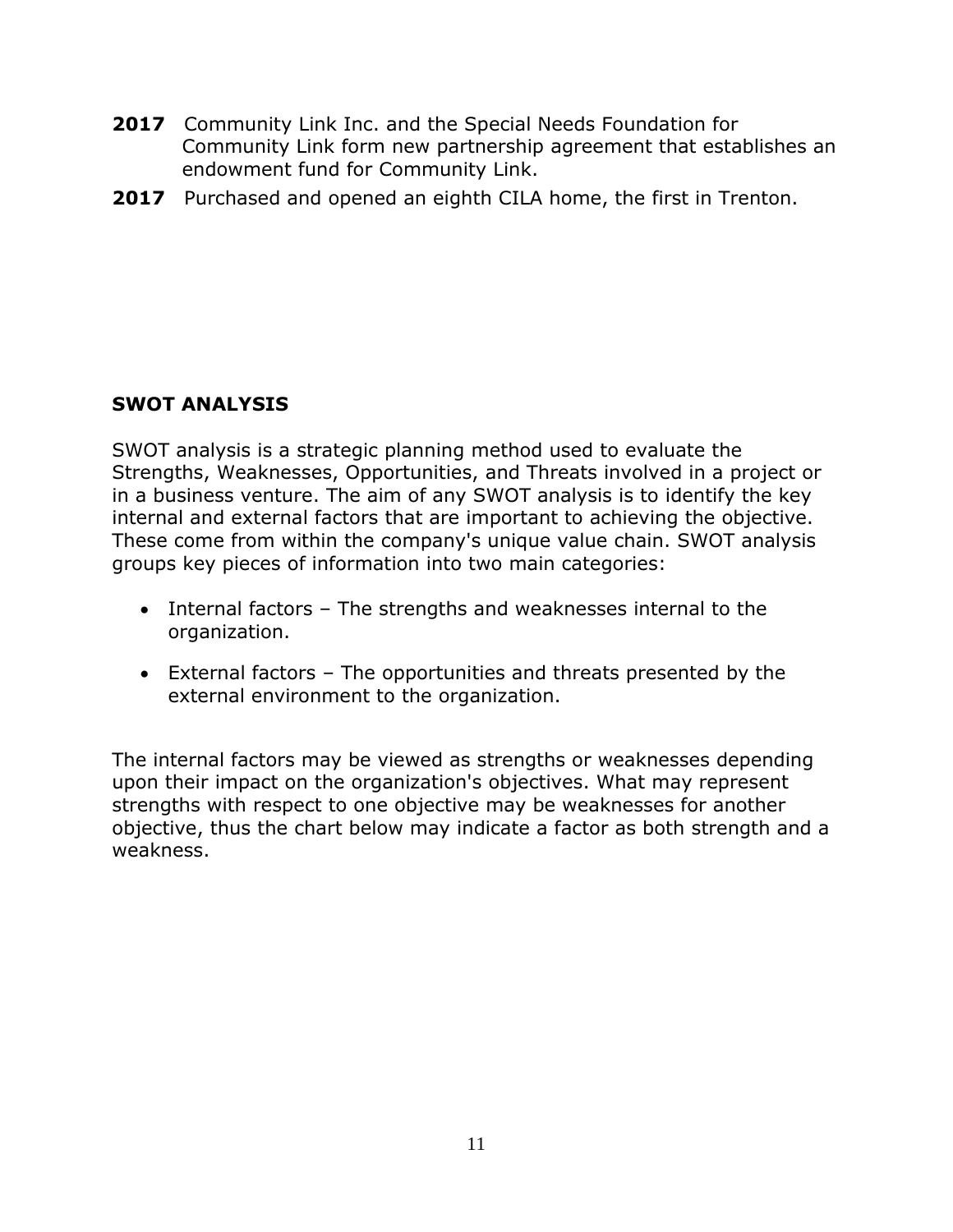### *Important Strengths and Weaknesses of Agency*

| <b>IDENTIFIED STRENGTHS &amp; WEAKNESSES</b>                                    | <b>STRENGTH</b>           | <b>WEAKNESS</b> | <b>BOTH</b> |
|---------------------------------------------------------------------------------|---------------------------|-----------------|-------------|
| Growth of the Buddy Walk/Community<br>Support/Organizational Awareness          | X                         |                 |             |
| Staff recruitment and retention of DSP's                                        |                           | X               |             |
| Increase in use of volunteerism                                                 | $\boldsymbol{\mathsf{x}}$ |                 |             |
| Strategically marketing our needs to the<br>community, in view of competition   |                           |                 | X           |
| Culture as a rural based "security"<br>agency for many stakeholders             |                           |                 | X           |
| Culture shift towards a person-centered<br>philosophy                           |                           |                 | X           |
| Metro location in Fairview Heights in<br>significant regional population center | $\boldsymbol{\mathsf{x}}$ |                 |             |
| First Step services to children and<br>families/ has tie-in to larger community | $\boldsymbol{\mathsf{x}}$ |                 |             |
| Offering diverse programs and supports<br>to multiple populations               |                           |                 | X           |
| Retirement of long-term<br>management/leadership positions                      |                           | X               |             |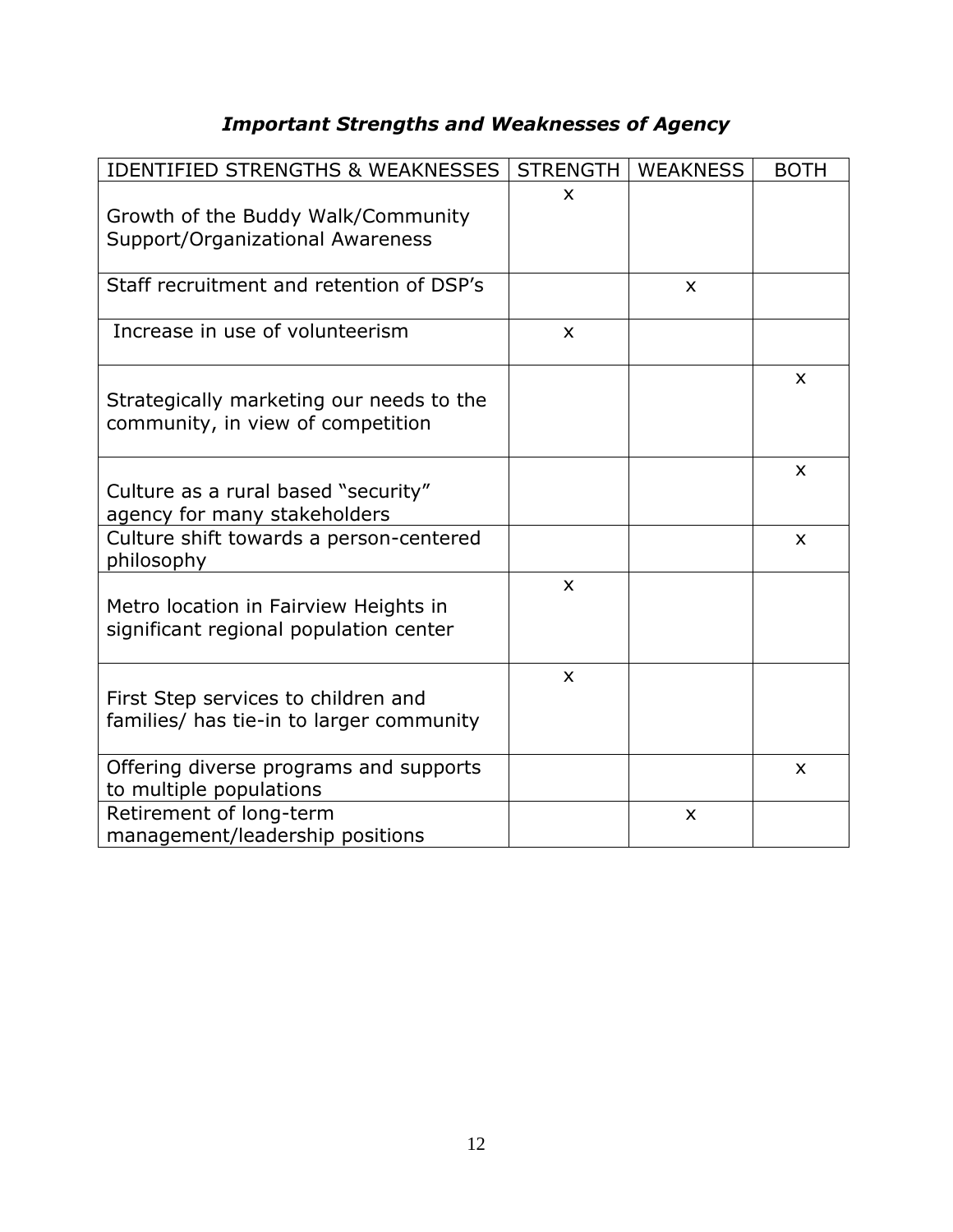## *Important Opportunities and Threats for Agency*

| <b>IDENTIFIED OPPORTUNITIES &amp;</b><br><b>THREATS</b>                                                                                                         | <b>OPPORTUNITY</b> | <b>THREAT</b>  | <b>BOTH</b> |
|-----------------------------------------------------------------------------------------------------------------------------------------------------------------|--------------------|----------------|-------------|
| Mergers/acquisitions with other, smaller<br>non profits                                                                                                         | $\mathsf{x}$       |                |             |
| Opening additional CILA's, especially in<br>the Metro East and Washington County<br>markets                                                                     | X                  |                |             |
| Imbalance in present revenue/income<br>streams-80% government, earned<br>income, & public funding, esp.<br>considering federal and state financial<br>struggles |                    | X              |             |
| Use of social media to market<br>organization                                                                                                                   | X                  |                |             |
| Continued expansion of Development<br>efforts                                                                                                                   | X                  |                |             |
| Direct Support Professional staffing<br>shortage                                                                                                                |                    | $\pmb{\times}$ |             |
| Increased advocacy efforts, especially<br>at State level                                                                                                        | $\mathsf{x}$       |                |             |
| Uncertain funding future from United<br>Way                                                                                                                     |                    | X              |             |
| Reduction in ICF/DD Participants and<br>Funding                                                                                                                 |                    |                | X           |
| Federal and State push to eliminate<br>sub-minimum wages and sheltered<br>workshops                                                                             |                    |                | X           |
| Reliance on Eaton B-Line as<br>predominant production contract                                                                                                  |                    |                | X           |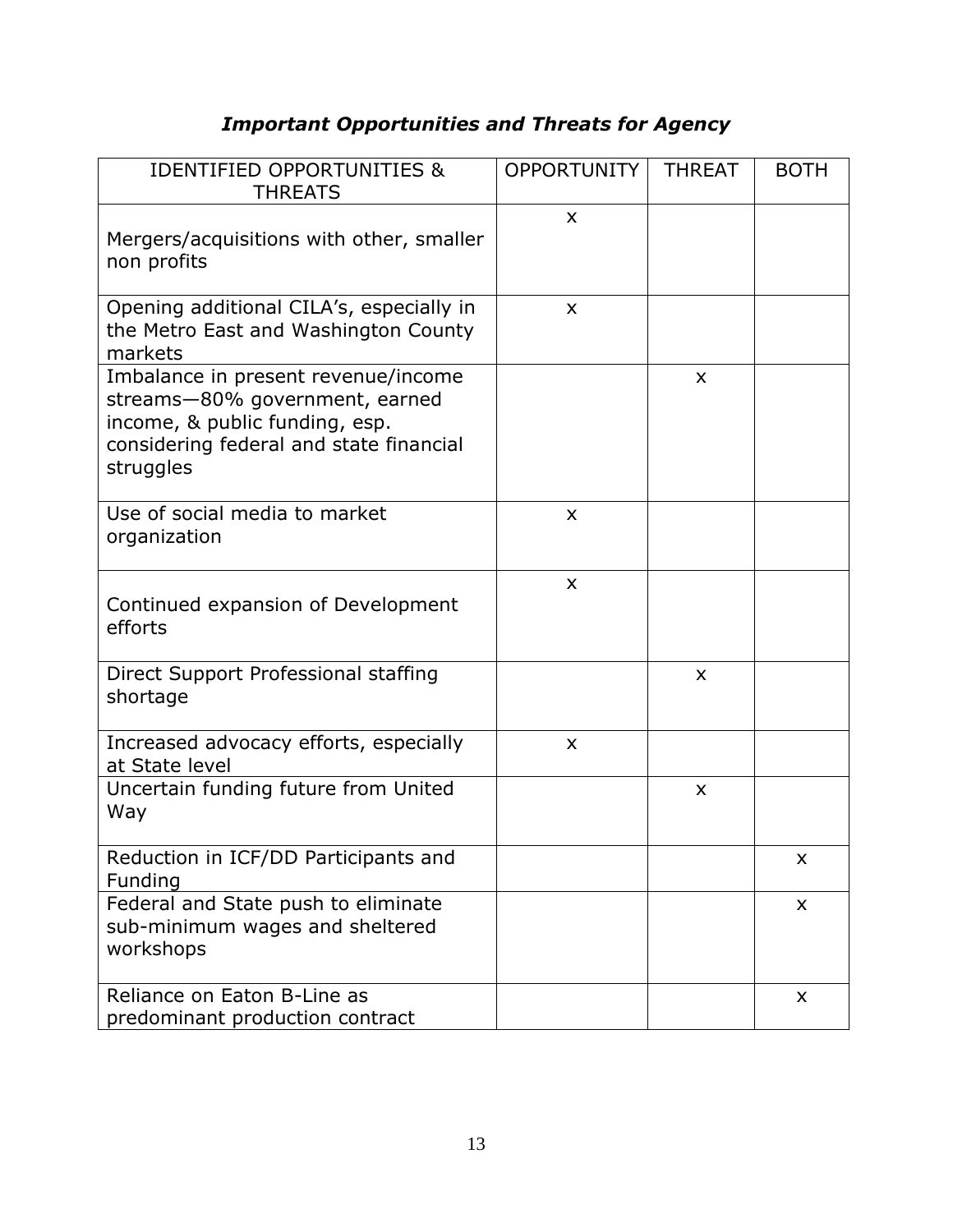#### **STRATEGIC GOALS 2017-20**

Upon careful review of the above factors, trends and issues, the task force has selected the following five (5) strategic goals to address critical issues confronting Community Link and requiring action in the next 1-3 years.

- I. **Growth in the Residential (CILA) Program**: Organization will aggressively seek to expand CILA program over the next three (3) years by opening an additional two to four (2-4) homes (currently at 8) and increase participant census in CILA program by up to 50%.
- II. **Growth in the Endowment Fund**: Organization will work towards growing endowment from \$200K to \$500K over the next three years.
- III. **Increase Private Sources of Revenue**: Organization will continue growing development, special event fundraising and employ other strategies to supplement underfunding by the State of Illinois and potential United Way funding cuts.
- IV. **Reduction in Staff Turnover/Open Position Time**: Organization will invest in agency-wide training and add resources to CILA program in hopes of reducing turnover and open position time.
- V. **Develop Self-Sustaining Business and Alternative Options to Traditional Sheltered Workshop Employment and Sub-Minimum Wage:** Organization will explore business opportunities to develop a self-sustaining and alternative option to reduce reliance on state funding and production contracts, and provide participants opportunities of making minimum wage and community integration.